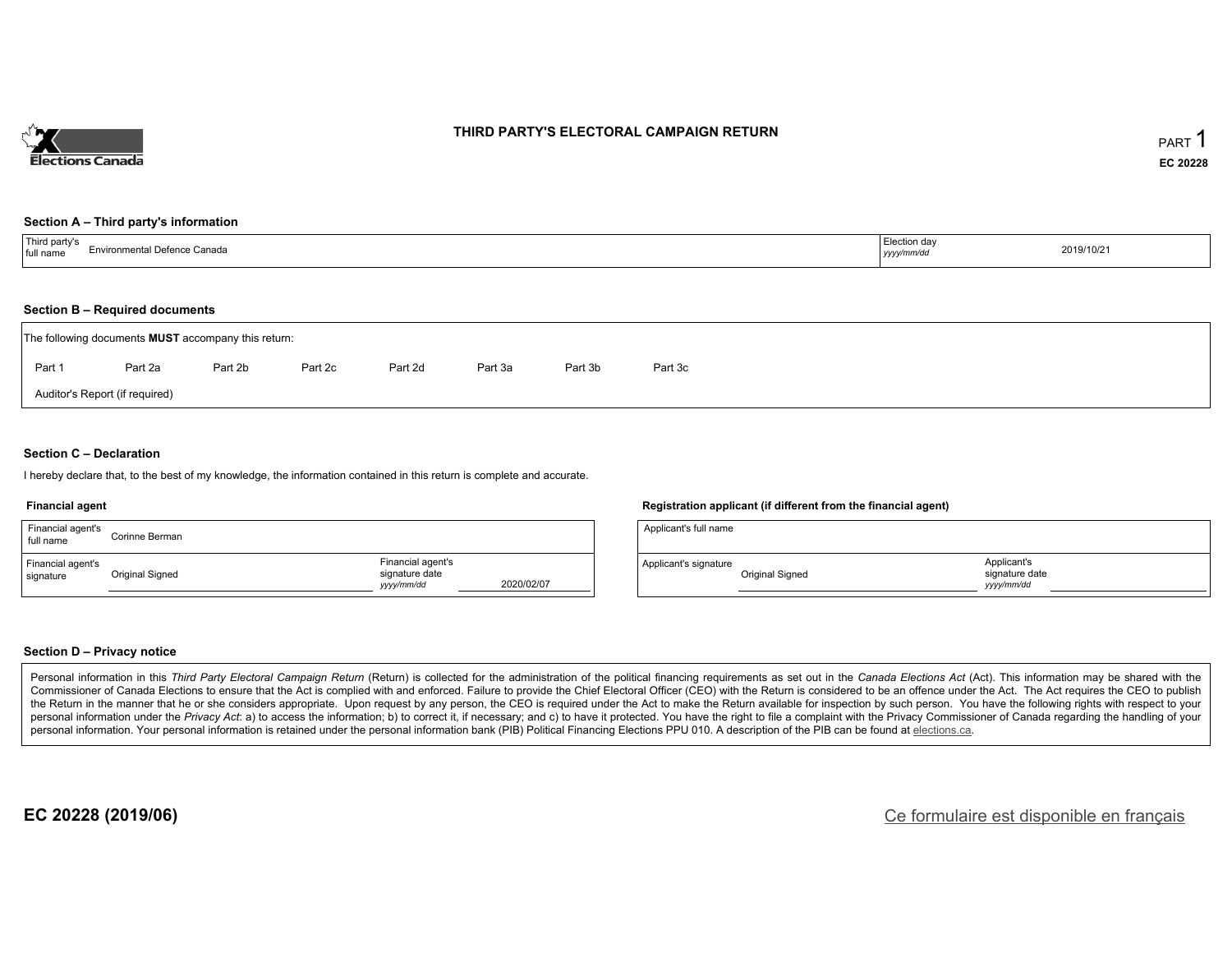

## **THIRD PARTY'S ELECTORAL CAMPAIGN RETURN HIRD PARTY'S ELECTORAL CAMPAIGN RETURN<br>Statement of monetary contributions received PART 2a PART 2a**

**EC 20228**

| No. | Full name      | <b>Street</b><br>no. | <b>Street</b> | Apt. | City      | Prov./<br>Terr. | Postal<br>code | Date<br>received<br>yyyy/mm/dd                                                      | Individual | <b>Business /</b><br>Commercial<br>organization | Government | Trade union | Corporation<br>without share<br>capital | Unincorporated<br>organization or<br>association |
|-----|----------------|----------------------|---------------|------|-----------|-----------------|----------------|-------------------------------------------------------------------------------------|------------|-------------------------------------------------|------------|-------------|-----------------------------------------|--------------------------------------------------|
|     |                |                      |               |      |           |                 |                |                                                                                     | \$         | \$                                              | \$         | \$          | \$                                      | \$                                               |
|     | Tides Canada   |                      |               |      | Vancouver | BC              | <b>V6B1H5</b>  | 2019/12/02                                                                          |            |                                                 |            |             | 6,884.36                                |                                                  |
|     | 2 Tides Canada |                      |               |      | Vancouver | BC              | <b>V6B1H5</b>  | 2020/02/12                                                                          |            |                                                 |            |             | 198.88                                  |                                                  |
|     |                |                      |               |      |           |                 |                |                                                                                     |            |                                                 |            |             |                                         |                                                  |
|     |                |                      |               |      |           |                 |                |                                                                                     |            |                                                 |            |             |                                         |                                                  |
|     |                |                      |               |      |           |                 |                |                                                                                     |            |                                                 |            |             |                                         |                                                  |
|     |                |                      |               |      |           |                 |                |                                                                                     |            |                                                 |            |             |                                         |                                                  |
|     |                |                      |               |      |           |                 |                |                                                                                     |            |                                                 |            |             |                                         |                                                  |
|     |                |                      |               |      |           |                 |                |                                                                                     |            |                                                 |            |             |                                         |                                                  |
|     |                |                      |               |      |           |                 |                |                                                                                     |            |                                                 |            |             |                                         |                                                  |
|     |                |                      |               |      |           |                 |                |                                                                                     |            |                                                 |            |             |                                         |                                                  |
|     |                |                      |               |      |           |                 |                |                                                                                     |            |                                                 |            |             |                                         |                                                  |
|     |                |                      |               |      |           |                 |                |                                                                                     |            |                                                 |            |             |                                         |                                                  |
|     |                |                      |               |      |           |                 |                |                                                                                     |            |                                                 |            |             |                                         |                                                  |
|     |                |                      |               |      |           |                 |                |                                                                                     |            |                                                 |            |             |                                         |                                                  |
|     |                |                      |               |      |           |                 |                | Totals carried forward from previous page \$                                        |            |                                                 |            |             |                                         |                                                  |
|     |                |                      |               |      |           |                 |                | Total amount of monetary contributions by contributors who gave over \$200 (A)      |            |                                                 |            |             | 7,083.24                                |                                                  |
|     |                |                      |               |      |           |                 |                | Number of contributors who gave over \$200                                          |            |                                                 |            |             |                                         |                                                  |
|     |                |                      |               |      |           |                 |                | Total amount of monetary contributions by contributors who gave \$200 or less $(B)$ |            |                                                 |            |             | 0.00                                    |                                                  |
|     |                |                      |               |      |           |                 |                | Number of contributors who gave \$200 or less                                       |            |                                                 |            |             | $\overline{0}$                          |                                                  |
|     |                |                      |               |      |           |                 |                | Total amount of all monetary contributions (A+B)                                    |            |                                                 |            |             | 7,083.24                                |                                                  |
|     |                |                      |               |      |           |                 |                | Number of contributors who gave monetary contributions                              |            |                                                 |            |             |                                         |                                                  |

|  | Third<br>' party | Canada | ,,, ua<br>,,,,, | 2019/10/2<br>the contract of the contract of the contract of the contract of the contract of | Page<br>-- |  | . |  |
|--|------------------|--------|-----------------|----------------------------------------------------------------------------------------------|------------|--|---|--|
|--|------------------|--------|-----------------|----------------------------------------------------------------------------------------------|------------|--|---|--|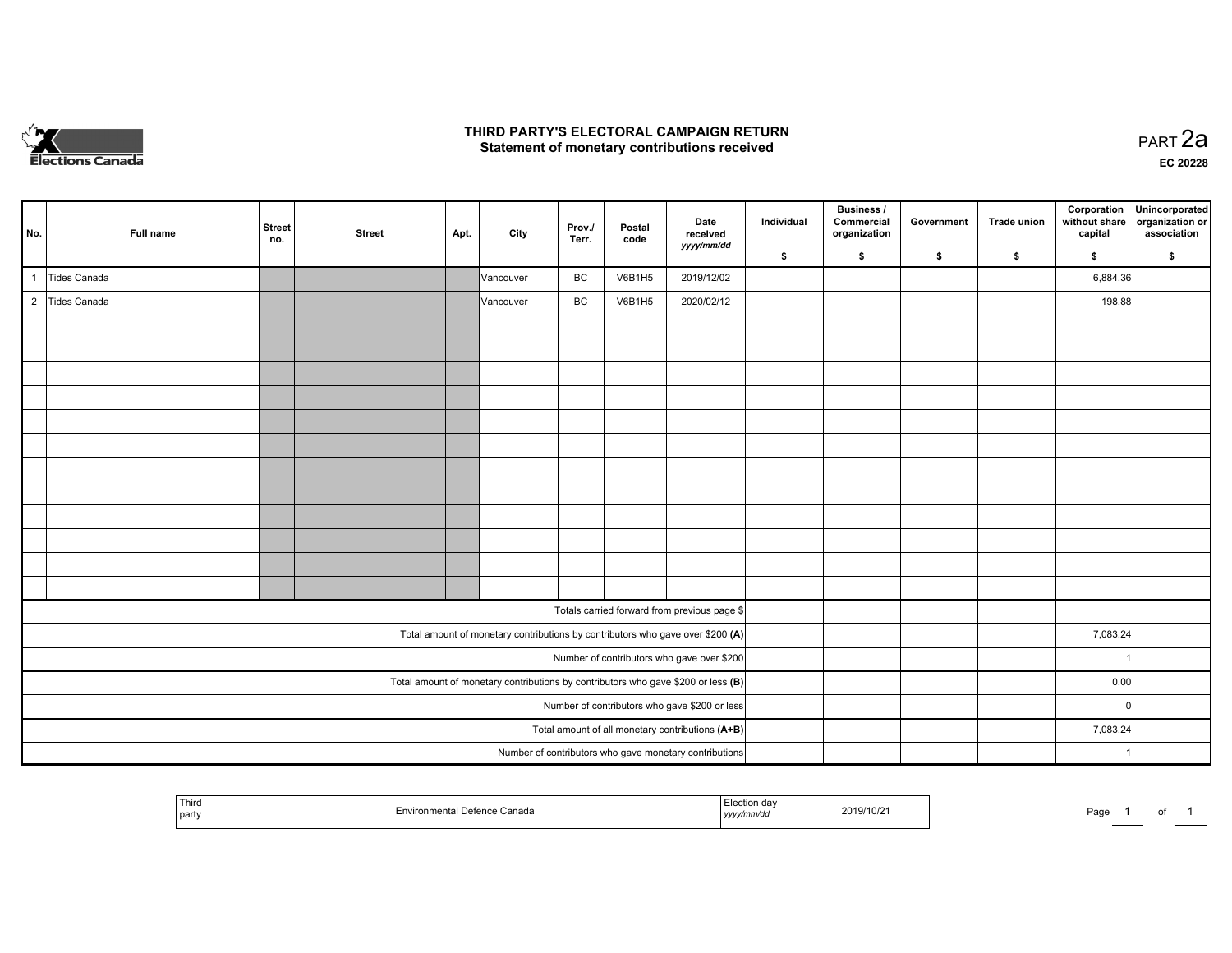

## **THIRD PARTY'S ELECTORAL CAMPAIGN RETURN**  THIRD PARTY'S ELECTORAL CAMPAIGN RETURN<br>Statement of non-monetary contributions received

of 1

| No. | Full name | <b>Street</b><br>no. | <b>Street</b> | Apt. | City | Prov./<br>Terr. | Postal<br>code | Date<br>received<br>yyyy/mm/dd                                                          | Individual | <b>Business /</b><br>Commercial<br>organization | Government | Trade union | Corporation<br>without share<br>capital | Unincorporated<br>organization or<br>association |
|-----|-----------|----------------------|---------------|------|------|-----------------|----------------|-----------------------------------------------------------------------------------------|------------|-------------------------------------------------|------------|-------------|-----------------------------------------|--------------------------------------------------|
|     |           |                      |               |      |      |                 |                |                                                                                         | \$         | \$                                              | \$         | \$          | \$                                      | \$                                               |
|     |           |                      |               |      |      |                 |                |                                                                                         |            |                                                 |            |             |                                         |                                                  |
|     |           |                      |               |      |      |                 |                |                                                                                         |            |                                                 |            |             |                                         |                                                  |
|     |           |                      |               |      |      |                 |                |                                                                                         |            |                                                 |            |             |                                         |                                                  |
|     |           |                      |               |      |      |                 |                |                                                                                         |            |                                                 |            |             |                                         |                                                  |
|     |           |                      |               |      |      |                 |                |                                                                                         |            |                                                 |            |             |                                         |                                                  |
|     |           |                      |               |      |      |                 |                |                                                                                         |            |                                                 |            |             |                                         |                                                  |
|     |           |                      |               |      |      |                 |                |                                                                                         |            |                                                 |            |             |                                         |                                                  |
|     |           |                      |               |      |      |                 |                |                                                                                         |            |                                                 |            |             |                                         |                                                  |
|     |           |                      |               |      |      |                 |                |                                                                                         |            |                                                 |            |             |                                         |                                                  |
|     |           |                      |               |      |      |                 |                |                                                                                         |            |                                                 |            |             |                                         |                                                  |
|     |           |                      |               |      |      |                 |                |                                                                                         |            |                                                 |            |             |                                         |                                                  |
|     |           |                      |               |      |      |                 |                |                                                                                         |            |                                                 |            |             |                                         |                                                  |
|     |           |                      |               |      |      |                 |                |                                                                                         |            |                                                 |            |             |                                         |                                                  |
|     |           |                      |               |      |      |                 |                |                                                                                         |            |                                                 |            |             |                                         |                                                  |
|     |           |                      |               |      |      |                 |                |                                                                                         |            |                                                 |            |             |                                         |                                                  |
|     |           |                      |               |      |      |                 |                | Totals carried forward from previous page \$                                            |            |                                                 |            |             | 7,083.24                                |                                                  |
|     |           |                      |               |      |      |                 |                | Total amount of non-monetary contributions by contributors who gave over \$200 (A)      |            |                                                 |            |             |                                         |                                                  |
|     |           |                      |               |      |      |                 |                | Number of contributors who gave over \$200                                              |            |                                                 |            |             |                                         |                                                  |
|     |           |                      |               |      |      |                 |                | Total amount of non-monetary contributions by contributors who gave \$200 or less $(B)$ |            |                                                 |            |             |                                         |                                                  |
|     |           |                      |               |      |      |                 |                | Number of contributors who gave \$200 or less                                           |            |                                                 |            |             |                                         |                                                  |
|     |           |                      |               |      |      |                 |                | Total amount of all non-monetary contributions (A+B)                                    |            |                                                 |            |             |                                         |                                                  |
|     |           |                      |               |      |      |                 |                | Number of contributors who gave non-monetary contributions                              |            |                                                 |            |             |                                         |                                                  |
|     |           |                      |               |      |      |                 |                |                                                                                         |            |                                                 |            |             |                                         |                                                  |

| Third<br>party | ' Dofonco<br>Canada<br>≡HVII | :/mm/dc<br>, уууу | 2019/10/21 | Pag. |  |
|----------------|------------------------------|-------------------|------------|------|--|
|----------------|------------------------------|-------------------|------------|------|--|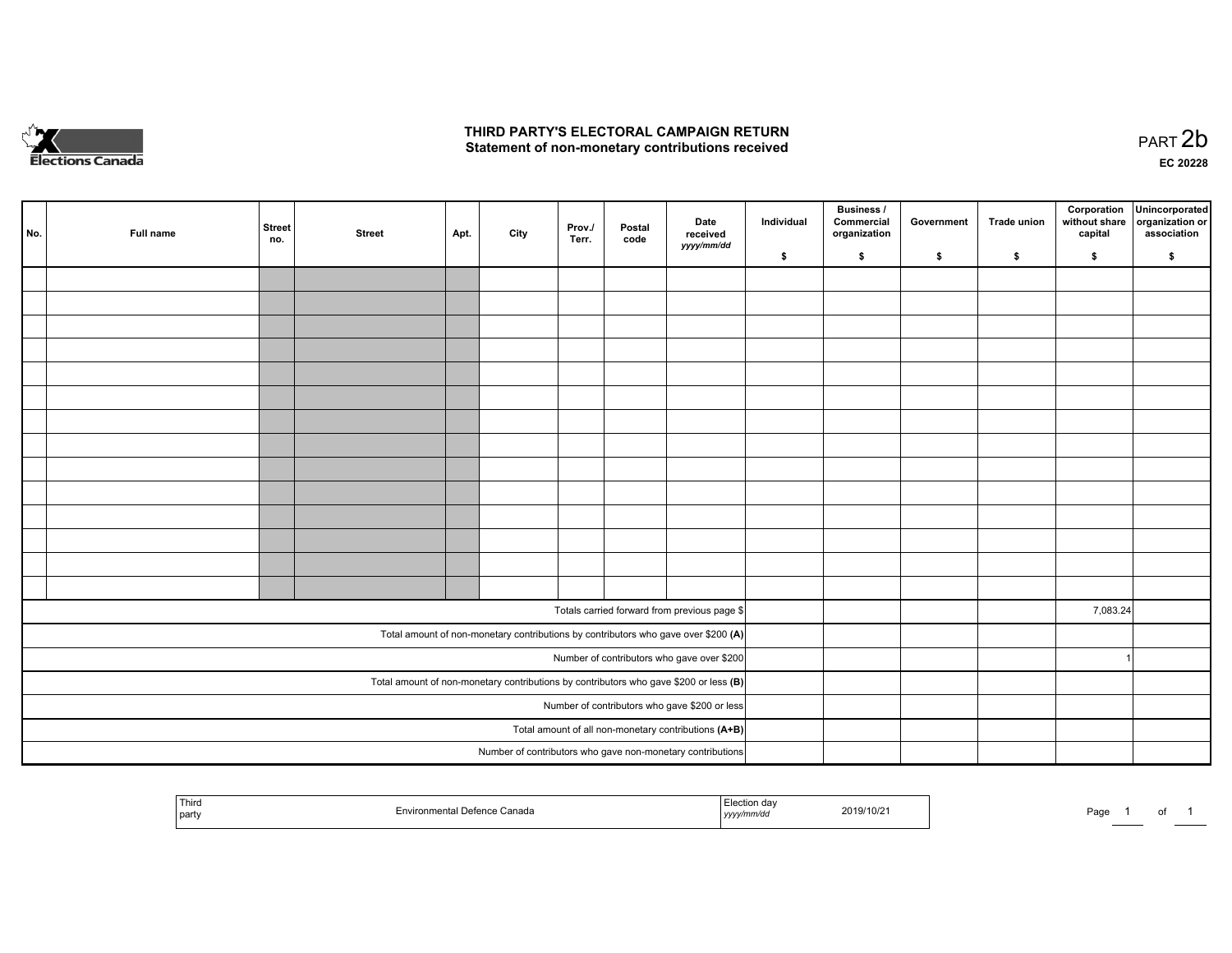

## **THIRD PARTY'S ELECTORAL CAMPAIGN RETURN STATE:** PRACT OF OPPRESS TO PART 2C STATE STATE STATE STATE STATE STATE STATE STATE STATE STATE STATE STATE STA<br>PART 2C Statement of operating loans received

**EC 20228**

| No. | Full name | <b>Street</b><br>no. | <b>Street</b> | Apt. | City | Prov./<br>Terr. | Postal<br>code | Date<br>received                                                | Individual | <b>Business /</b><br>Commercial<br>organization | Government | <b>Trade union</b> | Corporation<br>capital | Unincorporated<br>without share   organization or<br>association |
|-----|-----------|----------------------|---------------|------|------|-----------------|----------------|-----------------------------------------------------------------|------------|-------------------------------------------------|------------|--------------------|------------------------|------------------------------------------------------------------|
|     |           |                      |               |      |      |                 |                | yyyy/mm/dd                                                      | \$         | \$                                              | \$         | \$                 | \$                     | \$                                                               |
|     |           |                      |               |      |      |                 |                |                                                                 |            |                                                 |            |                    |                        |                                                                  |
|     |           |                      |               |      |      |                 |                |                                                                 |            |                                                 |            |                    |                        |                                                                  |
|     |           |                      |               |      |      |                 |                |                                                                 |            |                                                 |            |                    |                        |                                                                  |
|     |           |                      |               |      |      |                 |                |                                                                 |            |                                                 |            |                    |                        |                                                                  |
|     |           |                      |               |      |      |                 |                |                                                                 |            |                                                 |            |                    |                        |                                                                  |
|     |           |                      |               |      |      |                 |                |                                                                 |            |                                                 |            |                    |                        |                                                                  |
|     |           |                      |               |      |      |                 |                |                                                                 |            |                                                 |            |                    |                        |                                                                  |
|     |           |                      |               |      |      |                 |                |                                                                 |            |                                                 |            |                    |                        |                                                                  |
|     |           |                      |               |      |      |                 |                |                                                                 |            |                                                 |            |                    |                        |                                                                  |
|     |           |                      |               |      |      |                 |                |                                                                 |            |                                                 |            |                    |                        |                                                                  |
|     |           |                      |               |      |      |                 |                |                                                                 |            |                                                 |            |                    |                        |                                                                  |
|     |           |                      |               |      |      |                 |                |                                                                 |            |                                                 |            |                    |                        |                                                                  |
|     |           |                      |               |      |      |                 |                |                                                                 |            |                                                 |            |                    |                        |                                                                  |
|     |           |                      |               |      |      |                 |                |                                                                 |            |                                                 |            |                    |                        |                                                                  |
|     |           |                      |               |      |      |                 |                | Totals carried forward from previous page \$                    |            |                                                 |            |                    |                        |                                                                  |
|     |           |                      |               |      |      |                 |                | Total amount of loans by lenders who provided over \$200 (A)    |            |                                                 |            |                    |                        |                                                                  |
|     |           |                      |               |      |      |                 |                | Number of lenders who provided over \$200                       |            |                                                 |            |                    |                        |                                                                  |
|     |           |                      |               |      |      |                 |                | Total amount of loans by lenders who provided \$200 or less (B) |            |                                                 |            |                    |                        |                                                                  |
|     |           |                      |               |      |      |                 |                | Number of lenders who provided \$200 or less                    |            |                                                 |            |                    |                        |                                                                  |
|     |           |                      |               |      |      |                 |                | Total amount of all loans (A+B)                                 |            |                                                 |            |                    |                        |                                                                  |
|     |           |                      |               |      |      |                 |                | Number of all lenders who provided loans                        |            |                                                 |            |                    |                        |                                                                  |

| <b>Third</b><br>party | vironmental<br>l Defence Canada<br>≡nvı | $\sqcup$ ection dav<br>yyyy/mm/dd | 2019/10/21 | Page |  |  |  |
|-----------------------|-----------------------------------------|-----------------------------------|------------|------|--|--|--|
|-----------------------|-----------------------------------------|-----------------------------------|------------|------|--|--|--|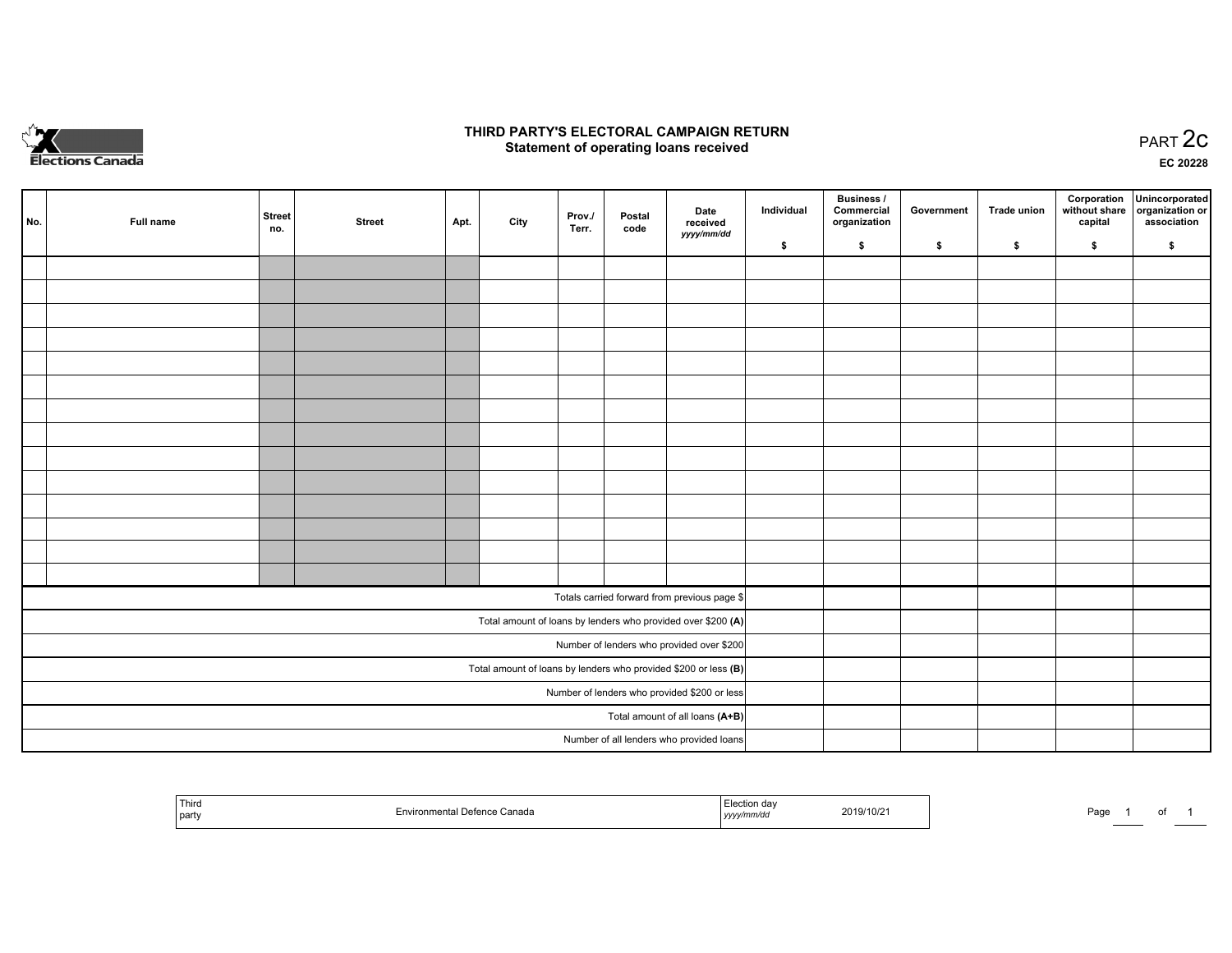

# **THIRD PARTY'S ELECTORAL CAMPAIGN RETURN S** ELECTORAL CAMPAIGN RETURN<br>Summary of inflows PART 2d

| No.   | Type of contributor / lender                 | <b>Monetary</b><br>contributions<br>(Part 2a) | Non-monetary<br>contributions<br>(Part 2b) | Loans<br>(Part 2c) | <b>Total</b> | Number of<br>contributors and<br>lenders |
|-------|----------------------------------------------|-----------------------------------------------|--------------------------------------------|--------------------|--------------|------------------------------------------|
|       |                                              | \$                                            | \$                                         | \$                 | \$           |                                          |
| 1.    | Individuals                                  |                                               |                                            |                    |              |                                          |
|       | 2. Businesses / Commercial organizations     |                                               |                                            |                    |              |                                          |
| 3.    | Governments                                  |                                               |                                            |                    |              |                                          |
| 4.    | Trade unions                                 |                                               |                                            |                    |              |                                          |
| 5.    | Corporations without share capital           |                                               |                                            |                    |              |                                          |
| 6.    | Unincorporated organizations or associations | 7,083.24                                      |                                            |                    | 7,083.24     |                                          |
| 7.    | Total (items 1 to 6)                         | 7,083.24                                      |                                            |                    | 7,083.24     |                                          |
| Total |                                              |                                               |                                            |                    |              |                                          |
|       | 8. Amount of third party's resources used    |                                               |                                            |                    | 1,763.22     |                                          |
| 9.    | Grand total (items 7 and 8)                  |                                               |                                            |                    | 8,846.46     |                                          |

| Third<br>  party | Environmental Defence Canada | -lection day<br>.<br>yyyy/mm/dd | 2019/10/21 |
|------------------|------------------------------|---------------------------------|------------|
|------------------|------------------------------|---------------------------------|------------|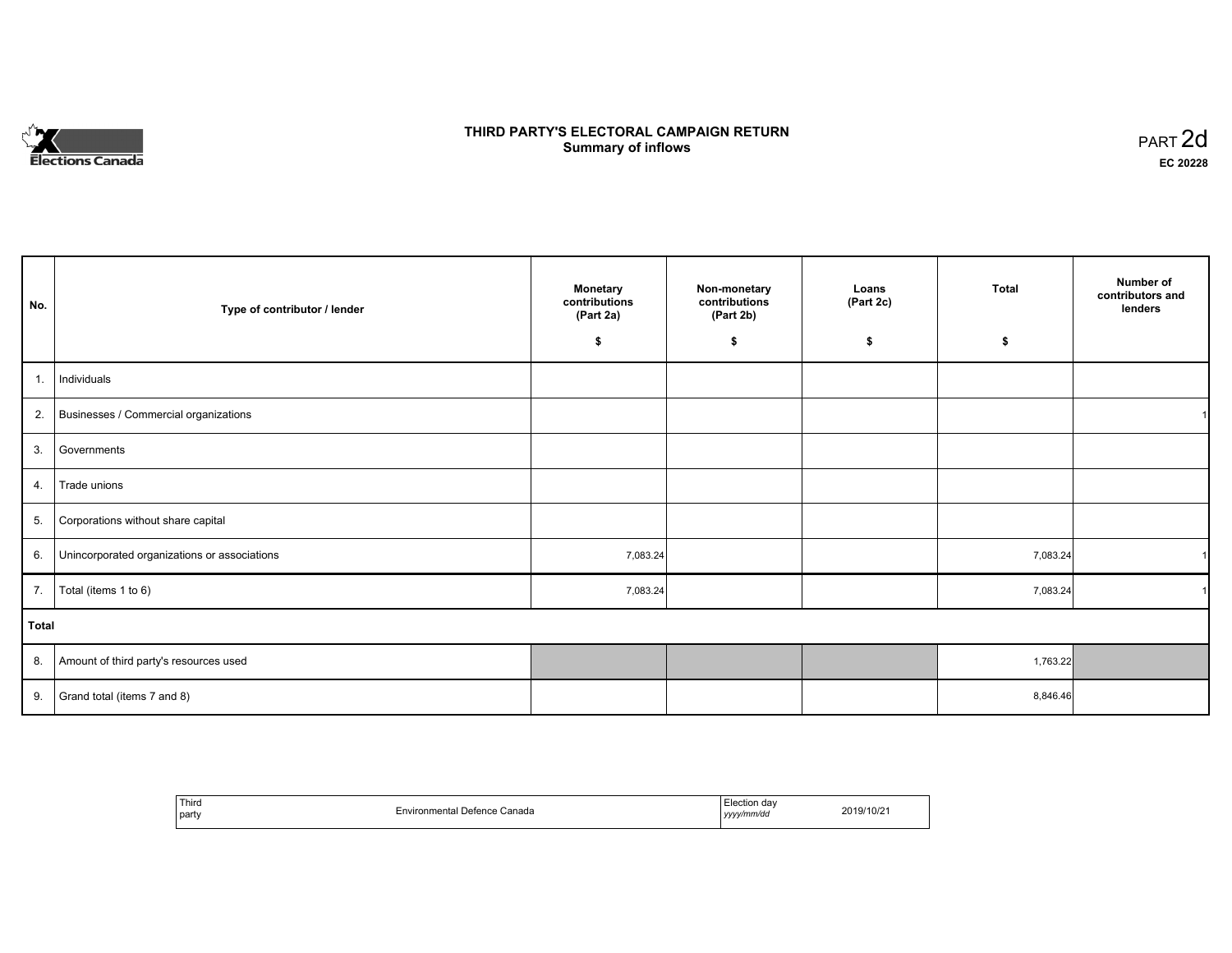

## **THIRD PARTY'S ELECTORAL CAMPAIGN RETURN Statement of expenses incurred for regulated activities that take place during the pre-election period**  *(Only applicable to a fixed-date general election)*

For a list of expense types, expense categories and expense subcategories, refer to Annex II in the Instructions.

| No.      | Date<br>incurred<br>yyyy/mm/dd | <b>ED Code</b><br>$\vert$ (if applicable) $\vert$ | Supplier | <b>Expense type</b> | <b>Expense</b><br>category | Expense<br>subcategory | <b>Starting date</b><br>of activity,<br>advertisement<br>or survey<br>yyyy/mm/dd | Ending date<br>of activity,<br>advertisement<br>or survey<br>yyyy/mm/dd | Place of activity or<br>advertisement        | <b>Expense amount</b><br>\$ |
|----------|--------------------------------|---------------------------------------------------|----------|---------------------|----------------------------|------------------------|----------------------------------------------------------------------------------|-------------------------------------------------------------------------|----------------------------------------------|-----------------------------|
|          |                                |                                                   |          |                     |                            |                        |                                                                                  |                                                                         |                                              |                             |
|          |                                |                                                   |          |                     |                            |                        |                                                                                  |                                                                         |                                              |                             |
|          |                                |                                                   |          |                     |                            |                        |                                                                                  |                                                                         |                                              |                             |
|          |                                |                                                   |          |                     |                            |                        |                                                                                  |                                                                         |                                              |                             |
|          |                                |                                                   |          |                     |                            |                        |                                                                                  |                                                                         |                                              |                             |
|          |                                |                                                   |          |                     |                            |                        |                                                                                  |                                                                         |                                              |                             |
|          |                                |                                                   |          |                     |                            |                        |                                                                                  |                                                                         |                                              |                             |
|          |                                |                                                   |          |                     |                            |                        |                                                                                  |                                                                         |                                              |                             |
|          |                                |                                                   |          |                     |                            |                        |                                                                                  |                                                                         |                                              |                             |
|          |                                |                                                   |          |                     |                            |                        |                                                                                  |                                                                         |                                              |                             |
|          |                                |                                                   |          |                     |                            |                        |                                                                                  |                                                                         |                                              |                             |
|          |                                |                                                   |          |                     |                            |                        |                                                                                  |                                                                         |                                              |                             |
|          |                                |                                                   |          |                     |                            |                        |                                                                                  |                                                                         |                                              |                             |
|          |                                |                                                   |          |                     |                            |                        |                                                                                  |                                                                         |                                              |                             |
|          |                                |                                                   |          |                     |                            |                        |                                                                                  |                                                                         |                                              |                             |
|          |                                |                                                   |          |                     |                            |                        |                                                                                  |                                                                         |                                              |                             |
|          |                                |                                                   |          |                     |                            |                        |                                                                                  |                                                                         |                                              |                             |
|          |                                |                                                   |          |                     |                            |                        |                                                                                  |                                                                         | Totals carried forward from previous page \$ |                             |
| Total \$ |                                |                                                   |          |                     |                            |                        |                                                                                  |                                                                         |                                              |                             |

| Third<br>  party | $\ddot{\phantom{a}}$<br>letenc<br>: Ganada | yyyynmuur | າ19/10/21<br>2019/ | ⊃ag∈ |  |  |  |
|------------------|--------------------------------------------|-----------|--------------------|------|--|--|--|
|------------------|--------------------------------------------|-----------|--------------------|------|--|--|--|

PART 3a **EC 20228**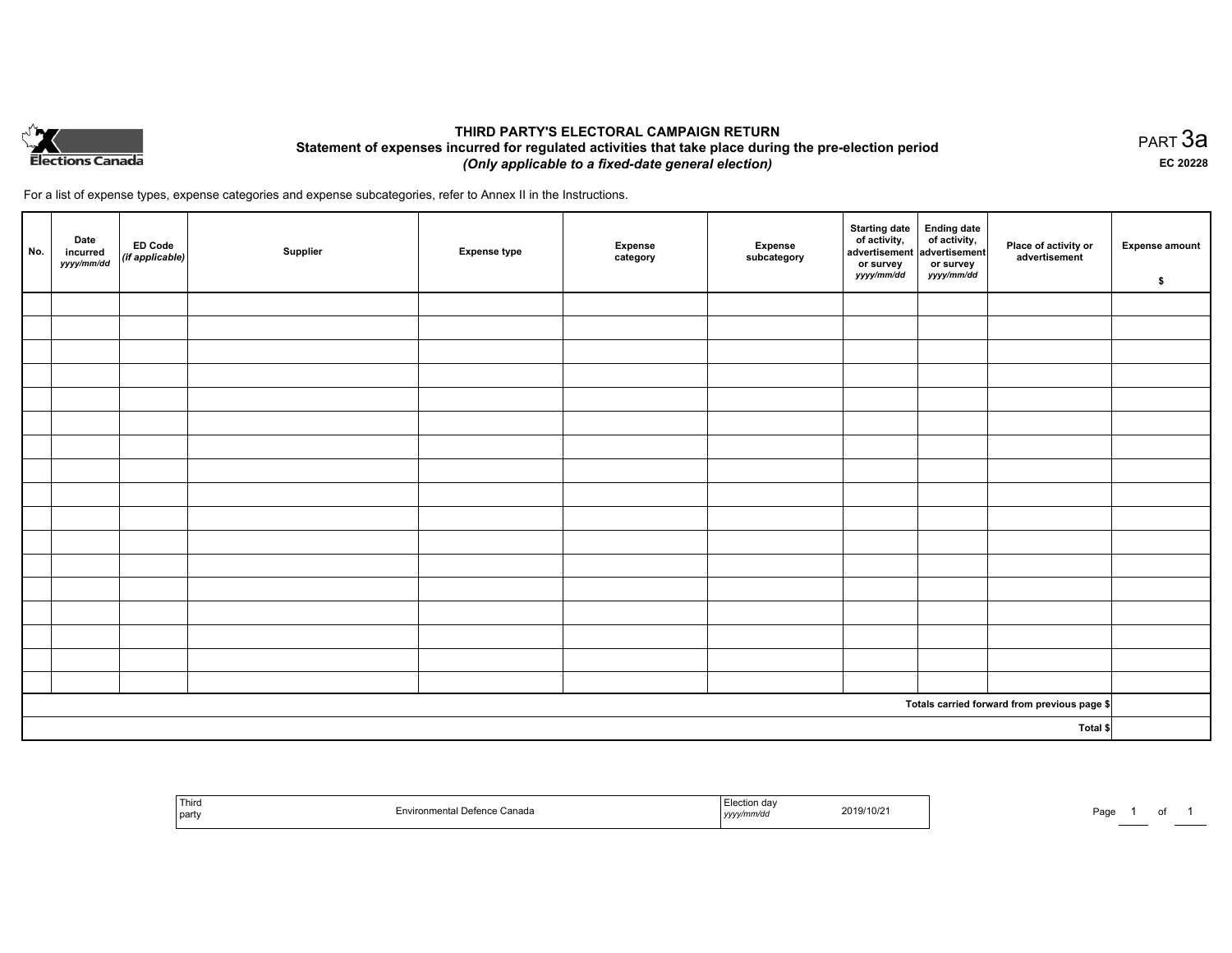

# **THIRD PARTY'S ELECTORAL CAMPAIGN RETURN Statement of expenses incurred for regulated activities that take place during the election period**<br>PART  $3\mathsf{b}$

**EC 20228**

For a list of expense types, expense categories and expense subcategories, refer to Annex II in the Instructions.

| No.            | Date<br>incurred<br>yyyy/mm/dd | <b>ED Code</b><br>(if applicable) | Supplier                     | <b>Expense type</b> | <b>Expense</b><br>category | <b>Expense</b><br>subcategory | <b>Starting date</b><br>of activity,<br>advertisement<br>or survey | <b>Ending date</b><br>of activity,<br>advertisement<br>or survey | Place of activity or<br>advertisement        | <b>Expense amount</b> |
|----------------|--------------------------------|-----------------------------------|------------------------------|---------------------|----------------------------|-------------------------------|--------------------------------------------------------------------|------------------------------------------------------------------|----------------------------------------------|-----------------------|
|                |                                |                                   |                              |                     |                            |                               | yyyy/mm/dd                                                         | yyyy/mm/dd                                                       |                                              | \$                    |
|                | 2019/07/17                     |                                   | Intersigne                   | Election Survey     | Election Survey            | Translation                   |                                                                    |                                                                  |                                              | 47.04                 |
| $\overline{2}$ | 2019/08/11                     |                                   | Watson                       | Election Survey     | Election Survey            | Translation                   |                                                                    |                                                                  |                                              | 88.59                 |
| 3              | 2019/08/28                     |                                   | Intersigne                   | Election Survey     | Election Survey            | Translation                   |                                                                    |                                                                  |                                              | 916.41                |
| $\overline{4}$ | 2019/09/16                     |                                   | Intersigne                   | Election Survey     | Election Survey            | Translation                   |                                                                    |                                                                  |                                              | 334.02                |
| 5              | 2019/09/25                     |                                   | Intersigne                   | Election Survey     | <b>Election Survey</b>     | Translation                   |                                                                    |                                                                  |                                              | 493.55                |
| 6              | 2019/10/01                     |                                   | Canadian News Wire (CNW)     | Election Survey     | <b>Election Survey</b>     | Newswire Release              |                                                                    |                                                                  |                                              | 455.27                |
| $\overline{7}$ | 2019/10/01                     |                                   | Canadian News Wire (CNW)     | Election Survey     | Election Survey            | Newswire Release              |                                                                    |                                                                  |                                              | 940.33                |
| 8              | 2019/10/22                     |                                   | Canadian News Wire (CNW)     | Election Survey     | Election Survey            | Newswire Release              |                                                                    |                                                                  |                                              | 192.10                |
| 9              | 2019/10/07                     |                                   | Melontree Studios            | Election Survey     | Election Survey            | Design                        |                                                                    |                                                                  |                                              | 1,652.63              |
| 10             | 2019/10/07                     |                                   | <b>Blue Eclipse Inc</b>      | Election Survey     | Election Survey            | <b>Website Content</b>        |                                                                    |                                                                  |                                              | 1,678.05              |
| 11             | 2019/10/04                     |                                   | Intersigne                   | Election Survey     | <b>Election Survey</b>     | Translation                   |                                                                    |                                                                  |                                              | 102.66                |
| 12             | 2019/11/11                     |                                   | OXO Translations             | Election Survey     | Election Survey            | Translation                   |                                                                    |                                                                  |                                              | 119.34                |
| 13             | 2019/08/21                     |                                   | Dazzler Software             | Election Survey     | Election Survey            | Plug-in for survey site       |                                                                    |                                                                  |                                              | 37.15                 |
| 14             | 2019/10/01                     |                                   | 10 Dollar Domain Names Inc.  | Election Survey     | <b>Election Survey</b>     | Domain Registration           |                                                                    |                                                                  |                                              | 26.10                 |
| 15             | 2019/10/18                     |                                   | Environmental Defence Canada | Election Survey     | Election Survey            | Staff Time                    |                                                                    |                                                                  |                                              | 1,763.22              |
|                |                                |                                   |                              |                     |                            |                               |                                                                    |                                                                  |                                              |                       |
|                |                                |                                   |                              |                     |                            |                               |                                                                    |                                                                  |                                              |                       |
|                |                                |                                   |                              |                     |                            |                               |                                                                    |                                                                  | Totals carried forward from previous page \$ | 0.00                  |
|                |                                |                                   |                              |                     |                            |                               |                                                                    |                                                                  | Total \$                                     | 8,846.46              |

| Third<br>l party | Environmental Defence Canada | Election day<br>2019/10/2<br>'mm/d<br>, , , , , , , | Page<br>ot |
|------------------|------------------------------|-----------------------------------------------------|------------|
|------------------|------------------------------|-----------------------------------------------------|------------|